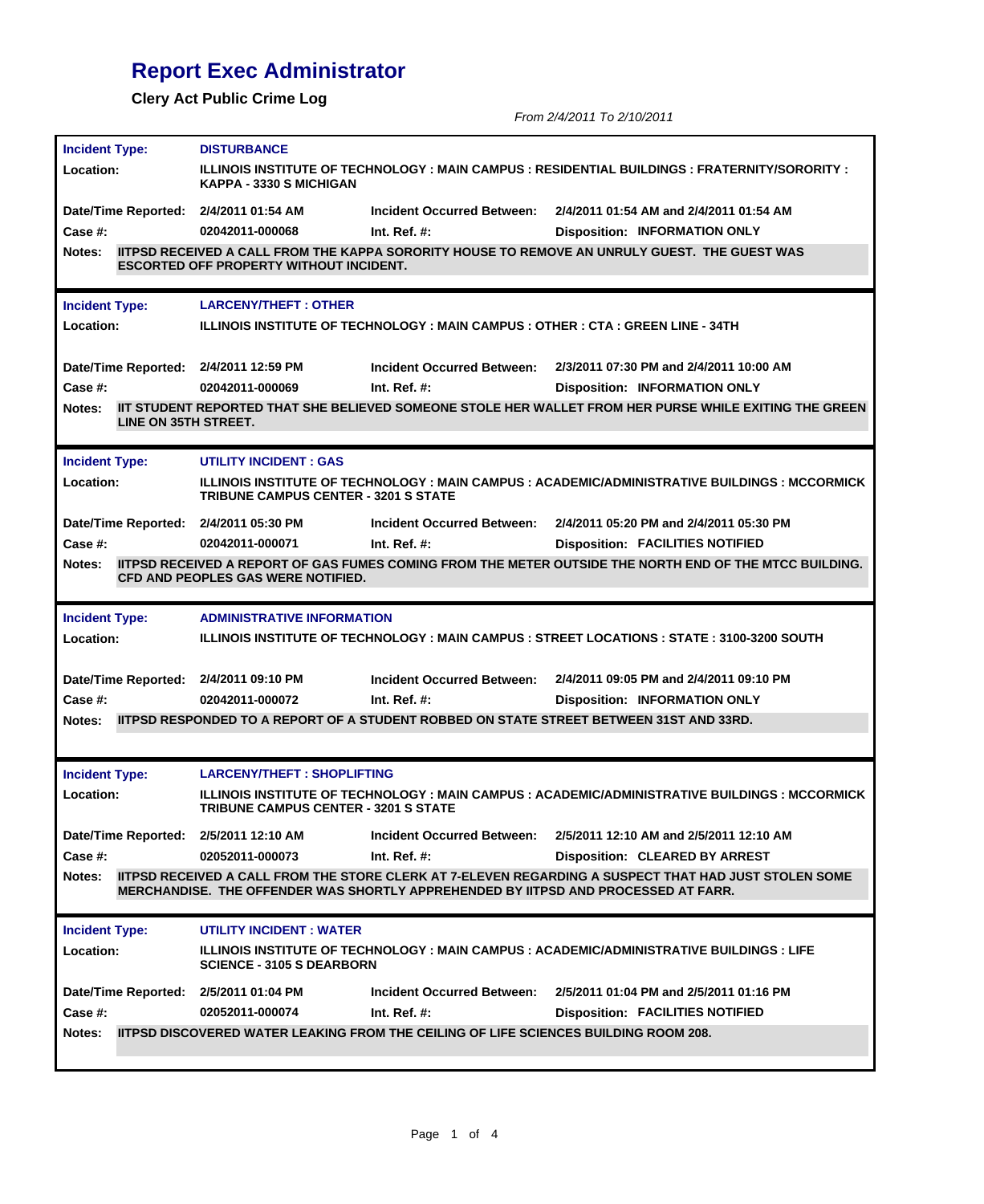| <b>Incident Type:</b>                                                                                                                            | <b>DISTURBANCE</b>                                                                                                                         |                                                                      |                                                                                                         |  |  |
|--------------------------------------------------------------------------------------------------------------------------------------------------|--------------------------------------------------------------------------------------------------------------------------------------------|----------------------------------------------------------------------|---------------------------------------------------------------------------------------------------------|--|--|
| <b>Location:</b>                                                                                                                                 | <b>ILLINOIS INSTITUTE OF TECHNOLOGY : MAIN CAMPUS : RESIDENTIAL BUILDINGS : STATE STREET VILLAGE :</b><br><b>SSV NORTH - 3303 S STATE</b>  |                                                                      |                                                                                                         |  |  |
| Date/Time Reported: 2/5/2011 10:05 PM                                                                                                            |                                                                                                                                            | <b>Incident Occurred Between:</b>                                    | 2/5/2011 09:40 PM and 2/5/2011 09:55 PM                                                                 |  |  |
| Case #:                                                                                                                                          | 02062011-000076                                                                                                                            | Int. Ref. #:                                                         | <b>Disposition: HOUSING NOTIFIED</b>                                                                    |  |  |
| Notes:                                                                                                                                           | <b>IITPSD RESPONDED TO A DOMESTIC DISTURBANCE AT SSV NORTH.</b>                                                                            |                                                                      |                                                                                                         |  |  |
|                                                                                                                                                  |                                                                                                                                            |                                                                      |                                                                                                         |  |  |
| <b>Incident Type:</b>                                                                                                                            | <b>SUSPICIOUS ACTIVITY</b>                                                                                                                 |                                                                      |                                                                                                         |  |  |
| <b>Location:</b>                                                                                                                                 | <b>ILLINOIS INSTITUTE OF TECHNOLOGY : MAIN CAMPUS : RESIDENTIAL BUILDINGS : STATE STREET VILLAGE :</b><br><b>SSV MIDDLE - 3333 S STATE</b> |                                                                      |                                                                                                         |  |  |
| Date/Time Reported: 2/5/2011 11:49 PM                                                                                                            |                                                                                                                                            | <b>Incident Occurred Between:</b>                                    | 2/5/2011 11:49 PM and 2/5/2011 11:49 PM                                                                 |  |  |
| Case #:                                                                                                                                          | 02062011-000075                                                                                                                            | Int. Ref. $#$ :                                                      | <b>Disposition: INFORMATION ONLY</b>                                                                    |  |  |
| Notes:                                                                                                                                           |                                                                                                                                            | <b>IITPSD WAS DISPATCHED TO SSV FOR A REPORT OF MARIJUANA USE.</b>   |                                                                                                         |  |  |
| <b>Incident Type:</b>                                                                                                                            | <b>ADMINISTRATIVE INFORMATION</b>                                                                                                          |                                                                      |                                                                                                         |  |  |
| Location:                                                                                                                                        | <u> ILLINOIS INSTITUTE OF TECHNOLOGY : MAIN CAMPUS : ACADEMIC/ADMINISTRATIVE BUILDINGS : ALUMNI</u><br><b>HALL - 3201 S DEARBORN</b>       |                                                                      |                                                                                                         |  |  |
| Date/Time Reported: 2/7/2011 11:46 AM                                                                                                            |                                                                                                                                            | <b>Incident Occurred Between:</b>                                    | 2/4/2011 08:30 PM and 2/4/2011 09:15 PM                                                                 |  |  |
| <b>Case #:</b>                                                                                                                                   | 02072011-000077                                                                                                                            | Int. Ref. $#$ :                                                      | <b>Disposition: CLEARED - NO FURTHER ACTION</b>                                                         |  |  |
| IITPSD TOOK A REPORT REGARDING A STUDENT THAT WAS ROBBED ON 2/4/11 BY THE ILLINOIS EYE INSTITUTE. NO<br>Notes:<br><b>INJURIES WERE REPORTED.</b> |                                                                                                                                            |                                                                      |                                                                                                         |  |  |
|                                                                                                                                                  |                                                                                                                                            |                                                                      |                                                                                                         |  |  |
| <b>Incident Type:</b>                                                                                                                            |                                                                                                                                            | <b>INJURED/SICK PERSON: NON-EMERGENCY MEDICAL TRANSPORT: STUDENT</b> |                                                                                                         |  |  |
| <b>Location:</b>                                                                                                                                 | <b>W 35TH</b>                                                                                                                              |                                                                      | <u> ILLINOIS INSTITUTE OF TECHNOLOGY : MAIN CAMPUS : ACADEMIC/ADMINISTRATIVE BUILDINGS : TOWER - 10</u> |  |  |
| Date/Time Reported: 2/7/2011 05:29 PM                                                                                                            |                                                                                                                                            | <b>Incident Occurred Between:</b>                                    | 2/7/2011 05:29 PM and 2/7/2011 06:15 PM                                                                 |  |  |
| <b>Case #:</b>                                                                                                                                   | 02072011-000078                                                                                                                            | Int. Ref. $#$ :                                                      | <b>Disposition: INFORMATION ONLY</b>                                                                    |  |  |
| Notes:                                                                                                                                           |                                                                                                                                            | IITPSD RESPONDED TO THE TOWER FOR AN ESCORT TO MERCY HOSPITAL.       |                                                                                                         |  |  |
|                                                                                                                                                  |                                                                                                                                            |                                                                      |                                                                                                         |  |  |
| <b>Incident Type:</b>                                                                                                                            | <b>VEHICLE ASSISTANCE: TOW</b>                                                                                                             |                                                                      |                                                                                                         |  |  |
| <b>Location:</b>                                                                                                                                 | <b>WABASH</b>                                                                                                                              |                                                                      | <b>ILLINOIS INSTITUTE OF TECHNOLOGY : MAIN CAMPUS : GENERAL PARKING LOCATIONS : A2 LOT - 3040 S</b>     |  |  |
| Date/Time Reported: 2/7/2011 06:40 PM                                                                                                            |                                                                                                                                            | <b>Incident Occurred Between:</b>                                    | 2/7/2011 06:30 PM and 2/7/2011 07:25 PM                                                                 |  |  |
| Case #:                                                                                                                                          | 02072011-000079                                                                                                                            | Int. Ref. $#$ :                                                      | <b>Disposition: INFORMATION ONLY</b>                                                                    |  |  |
| <b>Notes:</b>                                                                                                                                    | <b>SUBSEQUENTLY TOWED.</b>                                                                                                                 |                                                                      | <b>IITPSD RESPONDED TO THE A2 LOT REGARDING A VEHICLE THAT WAS BLOCKING THE EXIT. THE VEHICLE WAS</b>   |  |  |
| <b>Incident Type:</b>                                                                                                                            | ROBBERY: ATTEMPTED                                                                                                                         |                                                                      |                                                                                                         |  |  |
| <b>Location:</b>                                                                                                                                 |                                                                                                                                            |                                                                      | ILLINOIS INSTITUTE OF TECHNOLOGY : MAIN CAMPUS : STREET LOCATIONS : INTERSECTIONS : 33RD & STATE        |  |  |
| Date/Time Reported: 2/8/2011 01:38 PM                                                                                                            |                                                                                                                                            | <b>Incident Occurred Between:</b>                                    | 2/8/2011 01:38 PM and 2/8/2011 03:30 PM                                                                 |  |  |
| <b>Case #:</b>                                                                                                                                   | 02082011-000080                                                                                                                            | Int. Ref. $#$ :                                                      | Disposition: CLEARED - NO FURTHER ACTION                                                                |  |  |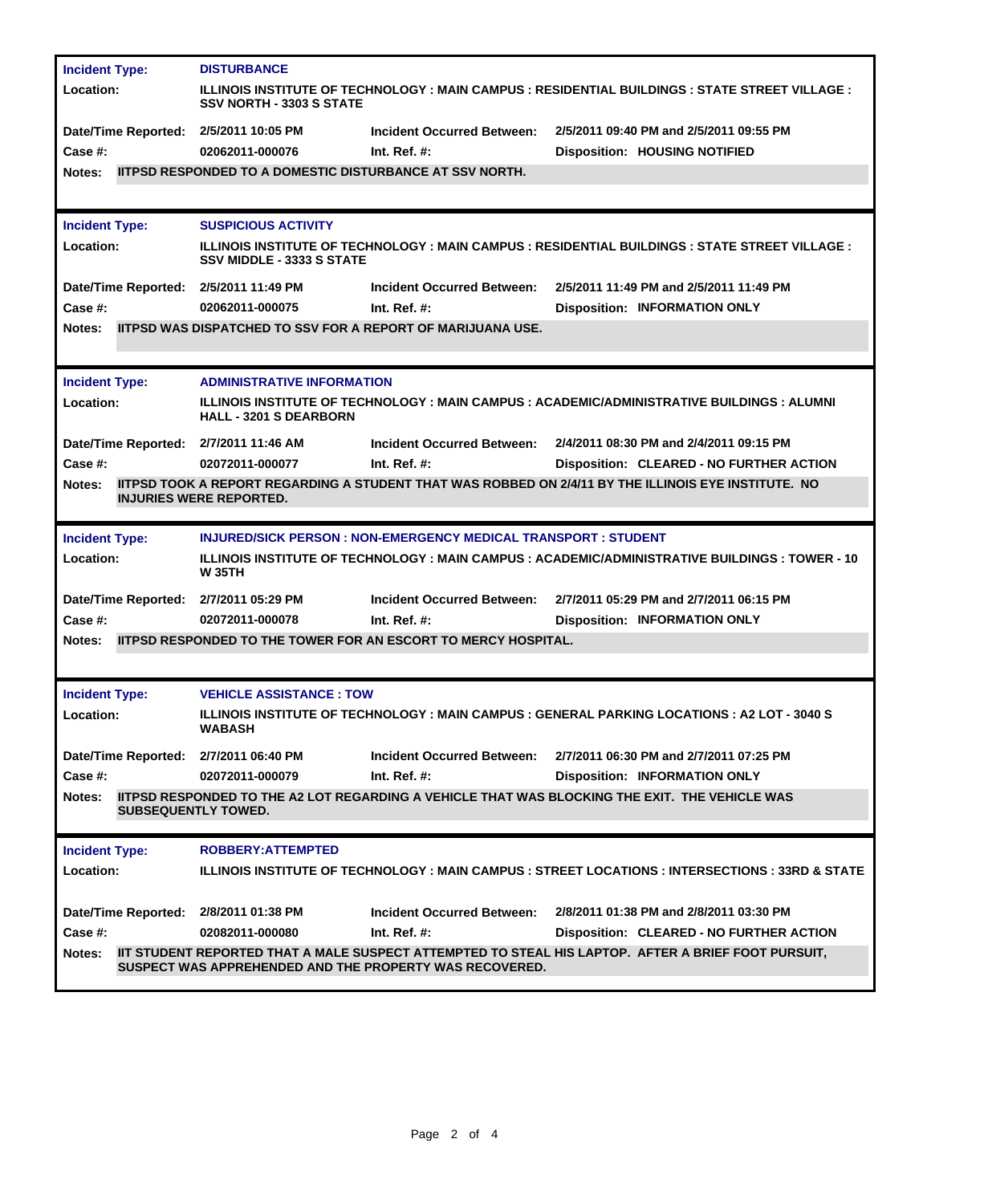| <b>Incident Type:</b><br><b>Location:</b>                                             | <b>DISTURBANCE</b><br>ILLINOIS INSTITUTE OF TECHNOLOGY : MAIN CAMPUS : RESIDENTIAL BUILDINGS : CARMEN HALL - 60 E 32ND                                                                                                                                                    |
|---------------------------------------------------------------------------------------|---------------------------------------------------------------------------------------------------------------------------------------------------------------------------------------------------------------------------------------------------------------------------|
| Date/Time Reported: 2/8/2011 06:15 PM<br>Case #:<br>Notes:                            | <b>Incident Occurred Between:</b><br>2/8/2011 06:10 PM and 2/8/2011 06:30 PM<br>02082011-000082<br>Int. Ref. $#$ :<br><b>Disposition: INFORMATION ONLY</b><br><b>IITPSD RESPONDED TO CARMAN HALL FOR A DISTURBANCE.</b>                                                   |
| <b>Incident Type:</b><br><b>Location:</b>                                             | <b>LARCENY/THEFT: BICYCLES</b><br>ILLINOIS INSTITUTE OF TECHNOLOGY : MAIN CAMPUS : ACADEMIC/ADMINISTRATIVE BUILDINGS : WISHNICK<br><b>HALL - 3255 S DEARBORN</b>                                                                                                          |
| Date/Time Reported: 2/8/2011 07:46 PM<br>Case #:<br><b>Notes:</b>                     | 2/8/2011 06:15 PM and 2/8/2011 07:40 PM<br><b>Incident Occurred Between:</b><br>02082011-000081<br>Int. Ref. $#$ :<br>Disposition: CLOSED PENDING ADTL INFO<br><b>IITPSD RESPONDED TO A REPORT OF A BIKE THEFT AT WISHNICK HALL. BIKE WAS SECURED WITH A CABLE LOCK.</b>  |
| <b>Incident Type:</b><br><b>Location:</b>                                             | <b>INJURED/SICK PERSON : NON-EMERGENCY MEDICAL TRANSPORT : STUDENT</b><br>ILLINOIS INSTITUTE OF TECHNOLOGY : MAIN CAMPUS : ACADEMIC/ADMINISTRATIVE BUILDINGS : TOWER - 10<br><b>W35TH</b>                                                                                 |
| Date/Time Reported: 2/9/2011 11:15 AM<br>Case #:<br><b>Notes:</b><br><b>SYMPTOMS.</b> | 2/9/2011 11:15 AM and 2/9/2011 11:20 AM<br><b>Incident Occurred Between:</b><br>02092011-000083<br>Int. Ref. $#$ :<br><b>Disposition: INFORMATION ONLY</b><br><b>IITPSD RESPONDED TO HEALTH SERVICES TO TRANSPORT AN IIT STUDENT TO MERCY HOSPITAL FOR FLU LIKE</b>       |
| <b>Incident Type:</b><br>Location:                                                    | <b>DRUG/NARCOTIC OFFENSE</b><br><u> ILLINOIS INSTITUTE OF TECHNOLOGY : MAIN CAMPUS : RESIDENTIAL BUILDINGS : STATE STREET VILLAGE :</u><br><b>SSV MIDDLE - 3333 S STATE</b>                                                                                               |
| Date/Time Reported: 2/9/2011 10:40 PM<br>Case #:<br><b>Notes:</b>                     | 2/9/2011 10:30 PM and 2/9/2011 11:00 PM<br><b>Incident Occurred Between:</b><br>Int. Ref. $#$ :<br><b>Disposition: HOUSING NOTIFIED</b><br>02092011-000084<br><b>IITPSD RESPONDED TO SSV MIDDLE FOR A NARCOTIC OFFENSE.</b>                                               |
| <b>Incident Type:</b><br><b>Location:</b>                                             | <b>DAMAGE TO PROPERTY</b><br>ILLINOIS INSTITUTE OF TECHNOLOGY : MAIN CAMPUS : RESIDENTIAL BUILDINGS : MCCORMICK STUDENT<br>VILLAGE - 3241 S WABASH : MSV - NORTH                                                                                                          |
| Date/Time Reported: 2/10/2011 04:00 AM<br>Case #:<br><b>Notes:</b>                    | <b>Incident Occurred Between:</b><br>2/10/2011 04:00 AM and 2/10/2011 04:00 AM<br>02102011-000085<br>Int. Ref. $#$ :<br>Disposition: HOUSING & FAC NOTIFIED<br><b>IITPSD RECEIVED A CALL FROM A STUDENT REGARDING A VANDALISM COMPLAINT AT MCCORMICK STUDENT VILLAGE.</b> |
| <b>Incident Type:</b><br><b>Location:</b>                                             | <b>INJURED/SICK PERSON : NON-EMERGENCY MEDICAL TRANSPORT : STUDENT</b><br>ILLINOIS INSTITUTE OF TECHNOLOGY : MAIN CAMPUS : ACADEMIC/ADMINISTRATIVE BUILDINGS : MCCORMICK<br><b>TRIBUNE CAMPUS CENTER - 3201 S STATE</b>                                                   |
| Date/Time Reported: 2/10/2011 01:34 PM<br>Case #:<br>Notes:                           | 2/10/2011 01:34 PM and 2/10/2011 02:30 PM<br><b>Incident Occurred Between:</b><br>02102011-000087<br>Int. Ref. $#$ :<br>Disposition: CLOSED - NO FURTHER ACTION<br><b>POSSIBLE</b><br><b>IITPSD RESPONDED TO A CALL THAT AN IIT STUDENT HAD PASSING OUT AT MTCC.</b>      |